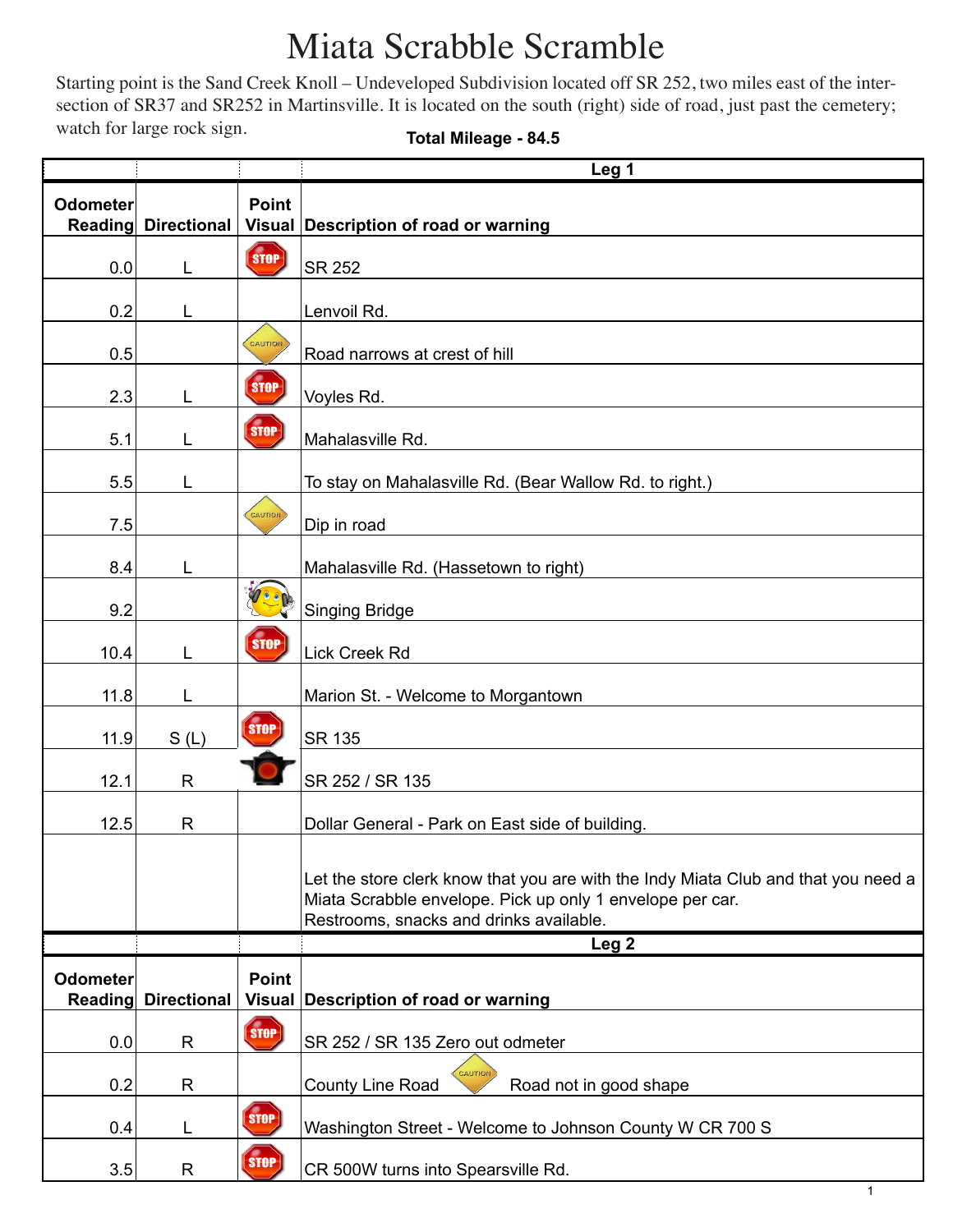|                 |   |                   | <b>Leg 2 Continued</b>                                            |
|-----------------|---|-------------------|-------------------------------------------------------------------|
| <b>Odometer</b> |   | Point             |                                                                   |
|                 |   |                   | Reading Directional   Visual   Description of road or warning     |
| 4.1             |   | <i>comet</i>      | Ruf area in road                                                  |
| 4.B             |   | 12.5              | Ruf area in road                                                  |
| 5.6             |   |                   | Welcome to Brown County                                           |
| 6.4             | s | Controlled        | Becomes Bean Blossom Rd. Slow Intersection at crest of hill.      |
| 10.6            |   | <b>Evanto</b>     | One lane bridge                                                   |
| 11              | R |                   | Gatesville Rd.                                                    |
| 13.9            | R | 510P              | SR 135 Welcome to Bean Blossom                                    |
| 14.3            | R |                   | Spearsville Rd.<br>First part of road somewhat ruff with patches. |
| 15.5            | R |                   | To stay on Spearsville Rd.                                        |
| 15.6            | Г |                   | To stay on Spearsville Rd.                                        |
| 17.3            | L |                   | To stay on Spearsville Rd.                                        |
| 17.8            | L | (ceange)          | Blind turn! Pot hole near intersection on Hurdle.<br>Hurdle Rd.   |
| 19.0            |   |                   | <b>Rail Road Crossing</b>                                         |
| 19.7            | R | <b>STAP</b>       | SR 135                                                            |
| 20.1            | L |                   | <b>Three Story Hill Road</b><br><b>Gravel at intersection!</b>    |
| 23.1            |   |                   | Tree close to road in curve.                                      |
| 23.5            | L | stor <sup>1</sup> | Lick Creek Rd - Carr't see sign; hidden!                          |
| 24.3            |   | CALL VA           | <b>Burrp in curve</b>                                             |
| 28.4            |   | 64,000            | New Bridge - Gravel at approaches!                                |
| 28.5            | R | <b>STAP</b>       | SR 45                                                             |
| 30.5            |   |                   | <b>Burrey RR crossing</b>                                         |
| 37.8            |   | STAP              | Welcome to Unionville                                             |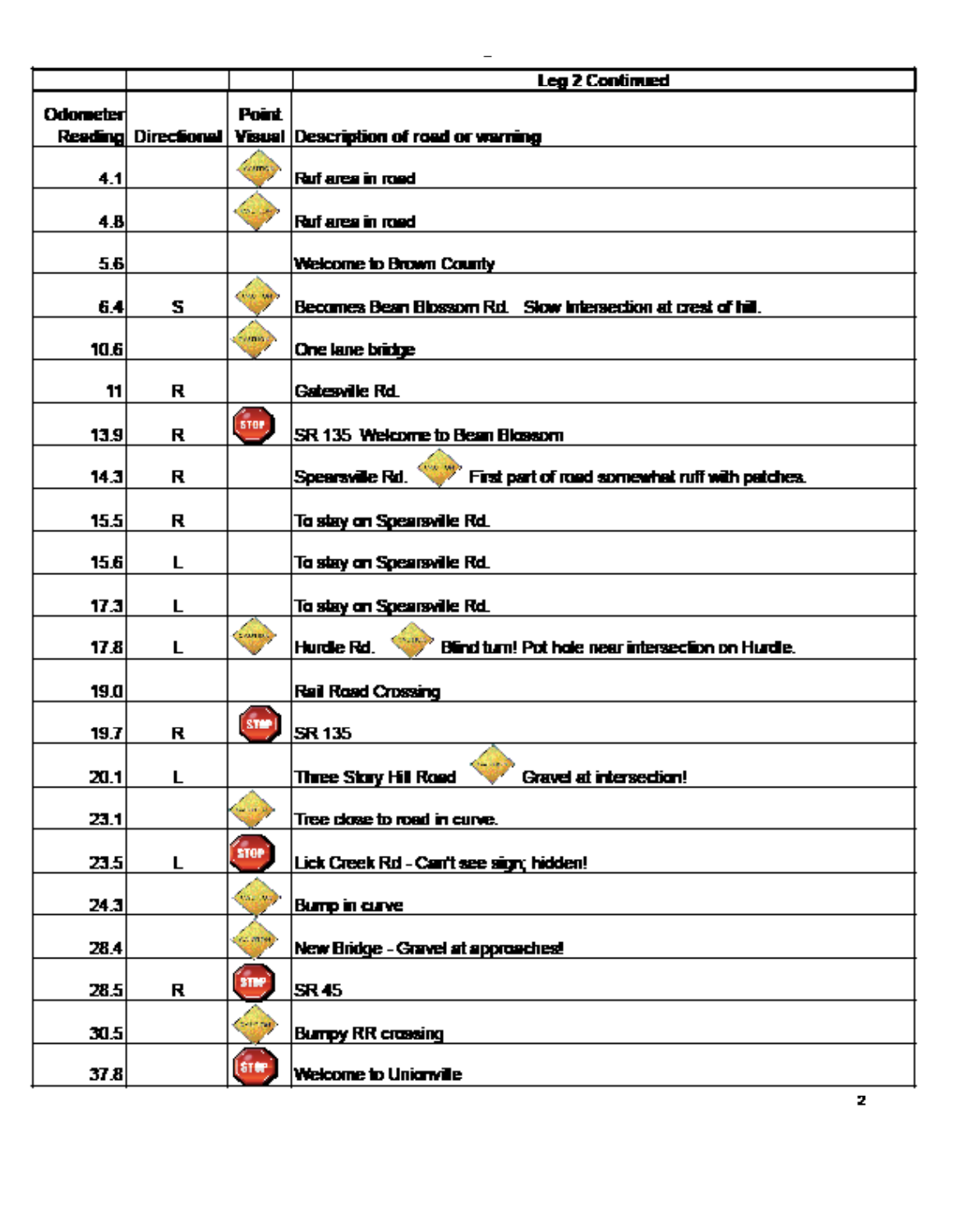|                 |                     |                                  | <b>Leg 2 Continued</b>                                                                                                                                      |
|-----------------|---------------------|----------------------------------|-------------------------------------------------------------------------------------------------------------------------------------------------------------|
| <b>Odometer</b> |                     | Point.                           |                                                                                                                                                             |
|                 | Reading Directional |                                  | <b>Visual Description of road or warning</b>                                                                                                                |
|                 |                     |                                  |                                                                                                                                                             |
| 38.7            | R                   |                                  | Tunnel Rd                                                                                                                                                   |
| 40.0            | Г                   |                                  | Shilo Rd.<br>Somewhat ruf with new patches throughout.                                                                                                      |
| 43.4            |                     | <b>COLLECTION</b>                | Ruf at north end of bridge approach.                                                                                                                        |
| 43.9            | R                   | $\left($ sre $\mathbf{r}\right)$ | Anderson Rd.                                                                                                                                                |
| 45.8            | Г                   |                                  | Bean Blossom Rd. - No sign                                                                                                                                  |
| 47.8            | Г                   |                                  | <b>Main Forest Road</b>                                                                                                                                     |
| 50.6            | L                   |                                  | <b>Bryant Creek Shelter House</b>                                                                                                                           |
|                 |                     |                                  | Pick up a Miata Scrabble envelope; one per car. Port-a-pot style restroom<br>available. Lake behind shelter if you are interested in taking a short walk to |
|                 |                     |                                  | stretch your legs.                                                                                                                                          |
|                 |                     |                                  | Leg 3                                                                                                                                                       |
| <b>Odometer</b> |                     | Point                            |                                                                                                                                                             |
|                 |                     |                                  |                                                                                                                                                             |
|                 | Reading Directional |                                  | Visual Description of road or warning                                                                                                                       |
| a.al            | L                   | <b>STMP</b>                      |                                                                                                                                                             |
| 0.1             | R                   | <b>STOP</b>                      | Main Forest Road - Zero out your odometer as you turn left.<br><b>Old SR 37</b>                                                                             |
|                 |                     | (STMP)                           |                                                                                                                                                             |
| 3.0             | R                   |                                  | SR 37                                                                                                                                                       |
| 3.5             | R                   |                                  | <b>Old SR 37</b>                                                                                                                                            |
| 3.B             | R                   | XV.                              | <b>Hacker Creek Rd</b>                                                                                                                                      |
| 52              | L                   |                                  | Hiinsan Rd                                                                                                                                                  |
| 6.3             | L                   |                                  | Ta stey an Hinson Rd - No stop sign                                                                                                                         |
| 6.B             |                     | 219.90                           | Bed spot in road                                                                                                                                            |
| 7.B             | L                   | 510F                             | Jardan Rd.                                                                                                                                                  |
|                 |                     |                                  |                                                                                                                                                             |
| 10.1            | s                   |                                  | Ta Burtan Ln<br>Southwiew Dr. (No Road Sign - Between Taco Bell & SR37)<br>The houses you pass were home destroyed during the 2008 flood.                   |